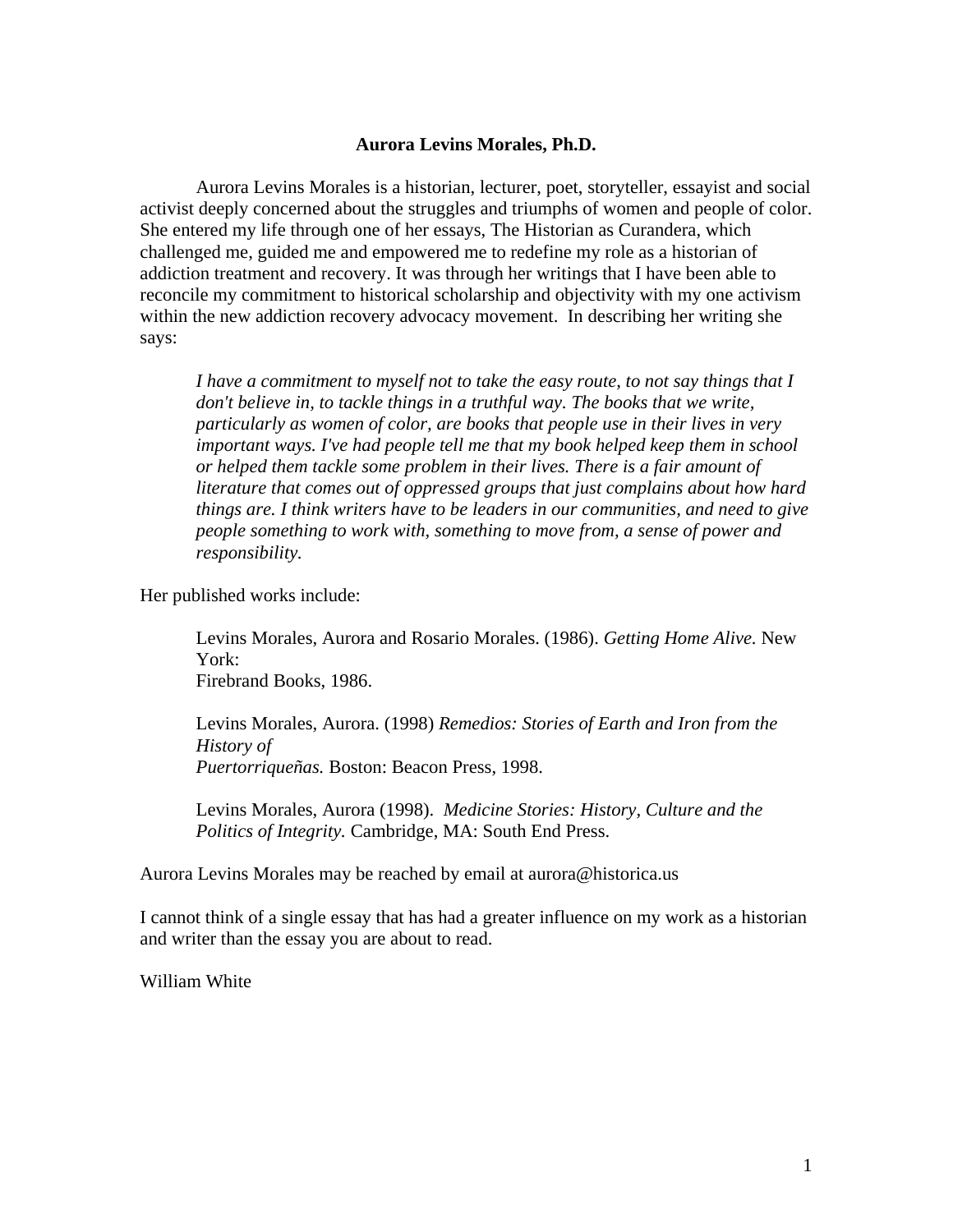### **The Historian as Curandera**

## **Aurora Levins Morales**

Levins Morales, Aurora, *The Historian as Curandera,* JSRI Working Paper #40, The Julian Samora Research Institute, Michigan State University, East Lansing, Michigan, 1997. Reprinted with permission of the author.

One of the first things a colonizing power or repressive regime does is to attack the sense of history of those they wish to dominate and attempt to take over and control people's relationships to their own past. When the invading English rounded up the harpist's of Ireland and burned their harps, it was partly for their function in carrying news and expressing public opinion, for their role as opposition media; but it was also because they were repositories of collective cultural memory. When the Mayan codices were burned, it was the Mayan sense of identity, rooted in a culture with a past, that was assaulted. The prohibitions against slaves speaking their native languages, reading, writing and playing drums all had obvious functions in attempting to prevent organized resistance, but there were also ways of trying to control the story of who the slaves thought they were.

Another important way that colonial powers seek to disrupt the sense of historical identity in the colonized is by taking over the transmission of culture to the young. Native American and Australian aboriginal children were taken from their families by force and required to abandon the language, dress, customs, and spirituality of their own people. Irish and Welsh children in British controlled schools and Puerto Rican, Mexican, and Chinese children in U.S. public schools have been punished and ridiculed for speaking their home languages.

Invading the historical identities of the subjugated is one more part of the task, accomplished through the destruction of records, oral traditions, cultural forms, and through interfering with the education of the young. Its corollary is the creation of an alternative, imperial version of our lives. When a controlling elite of any kind comes to power, it requires some kind of a replacement origin myth, a story that explains the new imbalances of power as natural, inevitable, and permanent, as somehow inherent to the natures of master and slave, invader and invaded, and therefore unchangeable. This becomes a substitute for the memories of the colonized. Official history is designed to make sense of oppression, to say that the oppressed are oppressed because it is their nature to be oppressed. A strong sense of their own history among the oppressed undermines the project of domination, because it provides an alternative story, one in which oppression is the result of events and choices, not natural law.

Imperial histories also fulfill a vital role for those who rule. Those who dominate must justify themselves and find ways to see their own dominance as not only legitimate but the only acceptable option. Thus the founding fathers of the United States spoke of the need to control democracy so that only those fitted for rule by the experience of managing wealth would have the opportunity to hold public office; some slaveholders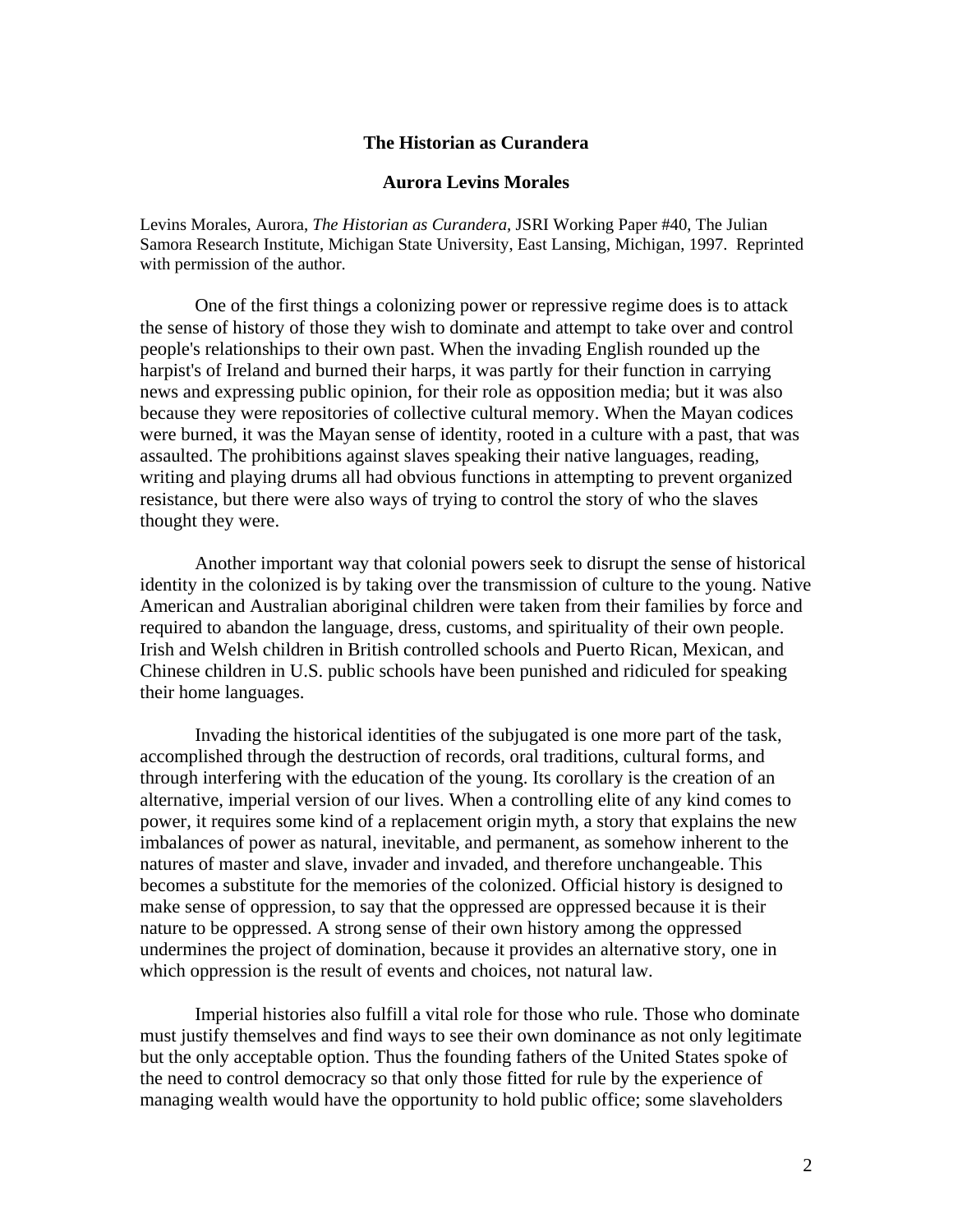framed the kidnapping and enslavement of West Africans as beneficial to the enslaved, offering them the blessings of a higher state of civilization; misogynist patriarchs speak of protecting woman from her own weak nature, and the colonized everywhere are defined as in need of improvement, which only a better management of their labor and resources can offer.

In his 1976 essay "Defensa de la palabra" Uruguayan writer Eduardo Galeano wrote: "What process of change can move a people that does not know who it is, nor where it came from? If it doesn't know who it is, how can it know what it deserves to be?" The role of a socially committed historian is to use history, not some much to document the past as to restore to the dehistoricized a sense of identity and possibility. Such "medicinal" histories seek to re-establish the connections between peoples and their histories, to reveal the mechanisms of power, the steps by which their current condition of oppression was achieved, through a series of decisions made by real people to dispossess them; but also to reveal the multiplicity, creativity and persistence of resistance among the oppressed.

History is the story we tell ourselves about how the past explains our present, and the ways in which we tell the story are shaped by contemporary needs. When debates raged in 1992 about the quincentennial of Columbus' arrival in the Americas, what was most significant about all the voices in the controversy (the official pomp and ceremony, the outraged protests of indigenous and other colonized peoples of the Americas, and the counterattacking official responses) is that each of the positions had something vital to say about the nature of our contemporary lives and relationships, which our conflicting interpretations of events of 1492 simply highlighted.

All historians have points of view. All of us use some process of selection through which we choose which stories we consider important and interesting. We construct history from some perspective, within some particular world view. Storytelling is not neutral. *Curandera* historians make this explicit, openly naming our partisanship, our intent to influence how people think.

Between 1991 and 1996 I researched and wrote *Remedios,* a medicinal version of Puerto Rican history, told through the lives of women not so much because the pasts of Puerto Rican women were inherently important to talk about, but because I wanted to change the way Puerto Rican women think of ourselves historically. As a result, I did not attempt to write a comprehensive general history, but rather to frame historic events in ways that would contribute both to decolonizing the historical identities and imaginations of Puerto Rican women, and to the creation of a culture of resistance.

*Remedios* is *testimonio,* both in the sense of a life story, an autobiography of my relationship to my past, and - like the *testimonios* of Latin American torture survivors - in bearing witness to a much larger history of abuse and resistance in which many women and men participated. One of the most significant ways in which *Remedios* differs from conventional historical writing is in how explicitly I proclaim that my interest in history lies in its medicinal uses, in the power of history to provide those healing stories that can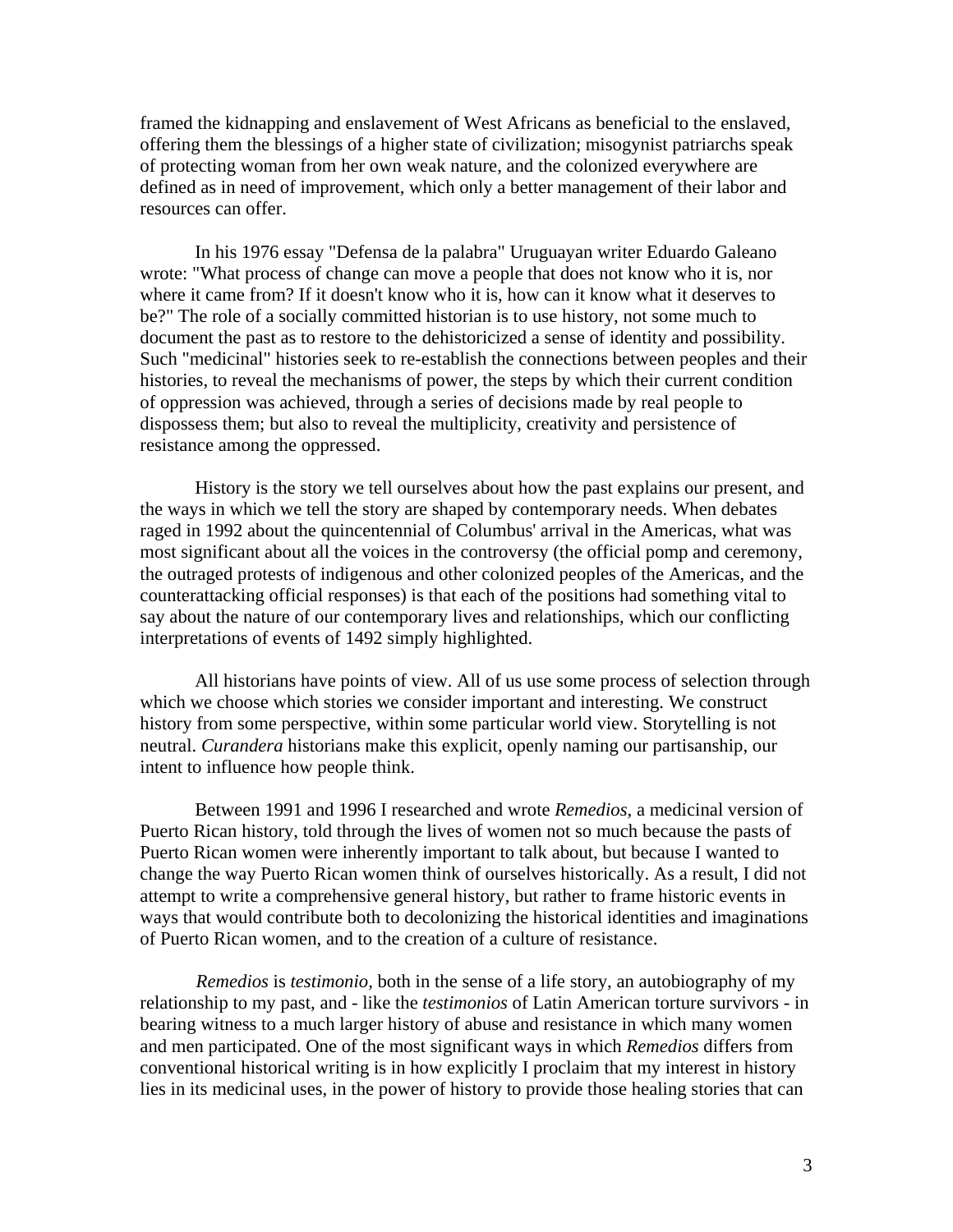restore the humanity of the traumatized, and not for any inherent interest in the past for its own sake. *Remedios* does not so much tell history as it interrogates it. It seeks to be provocative rather than comprehensive, looking for potency, not just the accumulation of information.

In the process of writing, I chose to make myself visible as a historian with an agenda, but also as a subject of this history, and one of the traumatized seeking to recover herself. My own work became less about creating a reconstructed historical record and more about my own relationship to history, my questions and challenges, my mapping of ignorance and contradiction, my anger, sorrow and exhilaration. To testify, through my personal responses to them, to how the official and renegade stories of the past impact Puerto Rican women. To explore by sharing how I had done so in my own life, the ways that recaptured history could be used as a tool of recovery from a multitude of blows. In writing *Remedios,* I made myself the site of experimentation, and engaged in a process of decolonizing my own relationship to history as one model of what was possible.

As I did so, I evolved a set of understandings or instructions to myself about how to do this kind of work, a kind of curandera's handbook of historical practice. The rest of this essay is that handbook.

#### **Tell Untold or Undertold Histories**

The first and most obvious choice is to seek out and tell those histories that have not been told or have not been told enough. If history books looked like the population of the world they would be full of women, poor people, workers, children, people of color, slaves, and the colonized. In the case of *Remedios,* where I had already chosen to tell Puerto Rican history through the lives of women, this meant continually seeking out and emphasizing the stories of women who were poor, African, indigenous, mestiza and mulatta, women enslaved and indentured, rural women, and emigrant women in the United States.

### **Centering Women Changes the Landscape**

Making truly medicinal history requires that we do more than just add women (or any other "disappeared" group of people) to the existing frame works. We need to ask: If women are assumed to be the most important people in this story, how will that change the questions we ask? How will it change our view of what events and processes are most important? How will it change the answers to questions that have already been asked?

For example, if you ask: "Until what point did the indigenous Arawak people of Puerto Rico have a significant impact on the society?" most Puerto Rican historians say that the Arawaks stopped playing a major part by around 1550 because they no longer existed as a people. But what no longer existed in 1550 were organized lowland villages, caciques, war bands - in other words, those aspects of social organization that European men would consider most important and most likely to recognize. If we ask the same question centered on women, we would need to look at those areas of life in which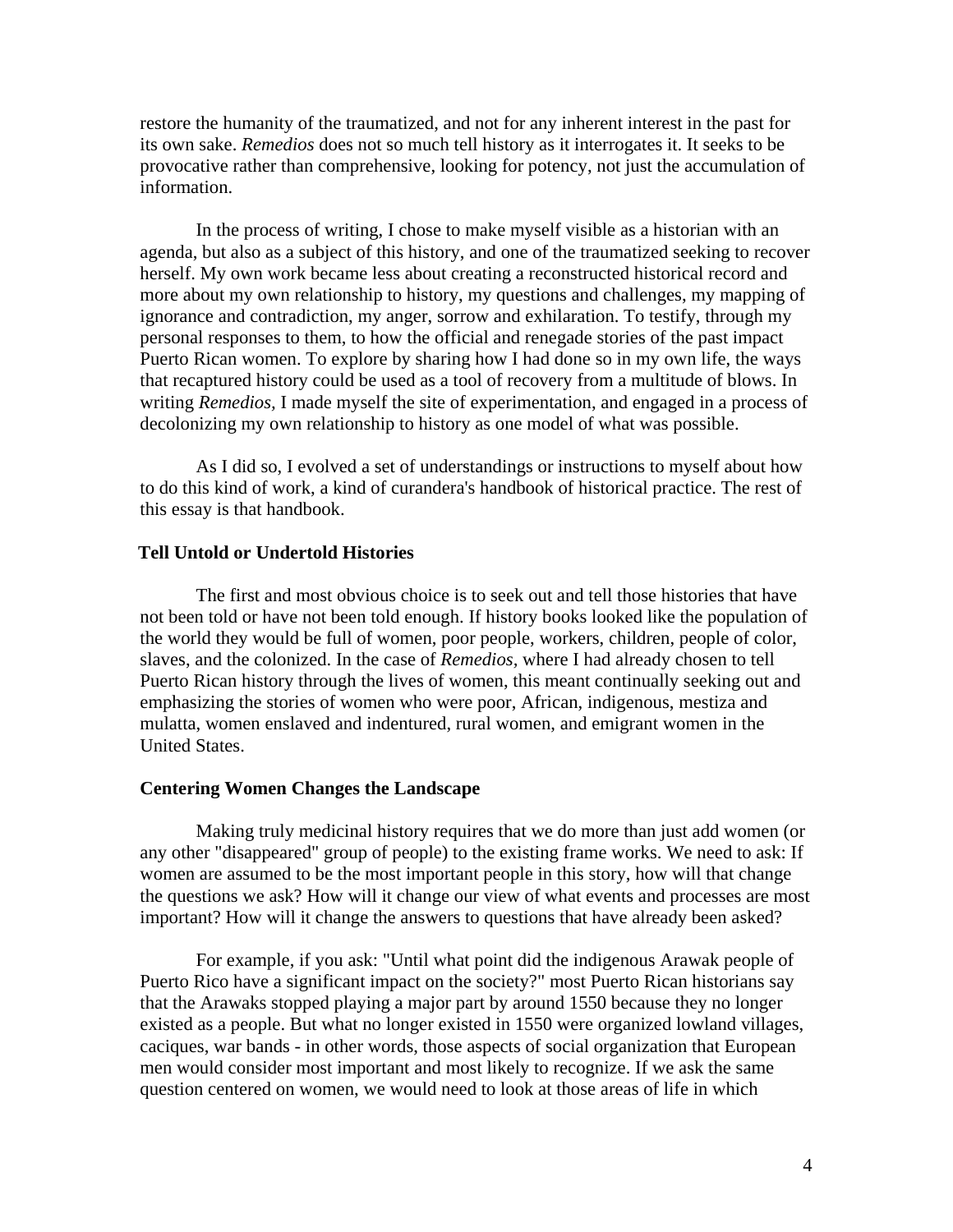women had the most influence. Evidence from other parts of the Americas shows that traditional cultures survived longest in those areas controlled by non-elite women. If we put women at the center, it may be that Arawak culture continued to have a strong influence on rural Puerto Ricans until much later, particularly in the practices of agriculture and medicine, certain kinds of spirituality, child rearing, food preparation, and in the production of cloth and pottery.

Similarly, in exploring when Puerto Ricans first began to have a distinct sense of nationality other than as Spanish colonial settlers, the usual evidence considered is the publication of newspapers or the formation of patriotic societies - activities dominated by men. How did women experience nationality? If, as Jose Luis Gonzalez asserts, the first people to see themselves as Puerto Rican were Black because they lacked mobility and were, by force, committed to Puerto Rico, what about the impact of women's mobility or lack of it? Did women experience a commitment to Puerto Rican identity as a result of childbearing and extended family ties? Did they feel Puerto Rican earlier or later than men? If women are at the center, what is the significance, what were the gains and losses of the strongly feminist Puerto Rican labor movement of the early 20th Century? Medicinal history does not just look for ways to "fit in" more biographies of people from underrepresented groups. It shifts the landscape of the questions asked.

### **Identify Strategic Pieces of Misinformation and Contradict Them**

In challenging imperial histories, some kinds of misinformation have more of an impact than others. Part of the task of curandera historian is diagnosis. We need to ask ourselves what aspects of imperial history do the most harm, and which lies are at the foundations of our colonized sense of the culture. Some of these strategic pieces of misinformation will be the same for all projects, and I name several below. Some will be of central importance only to specific histories. In the case of Puerto Rican history, a few of the specific lies I decided were important to debunk were the absence or downplaying of Africa and African people from official histories, the idea that there was such a thing as "pure" Spanish culture in 1492 or at any time since, and the invisibility of Puerto Ricans' relations with people from the other islands, especially the French, English, and Dutch colonies. The first case is about erasure, the other two deal with ideas of national or cultural purity.

### **Make Absences Visible**

The next three points deal with the nature and availability of historical evidence. When you are investigating and telling the history of disenfranchised people, you can't always find the kind and amount of written material you want. But in medicinal history the goal is as much to generate questions and show inconsistencies as it is to document people's lives.

For example, tracing absences can balance a picture, even when you are unable to fill in the blanks. Lack of evidence doesn't mean you can't name and describe what is missing. Tracing the outlines of a women-shaped hole in the record, and talking about the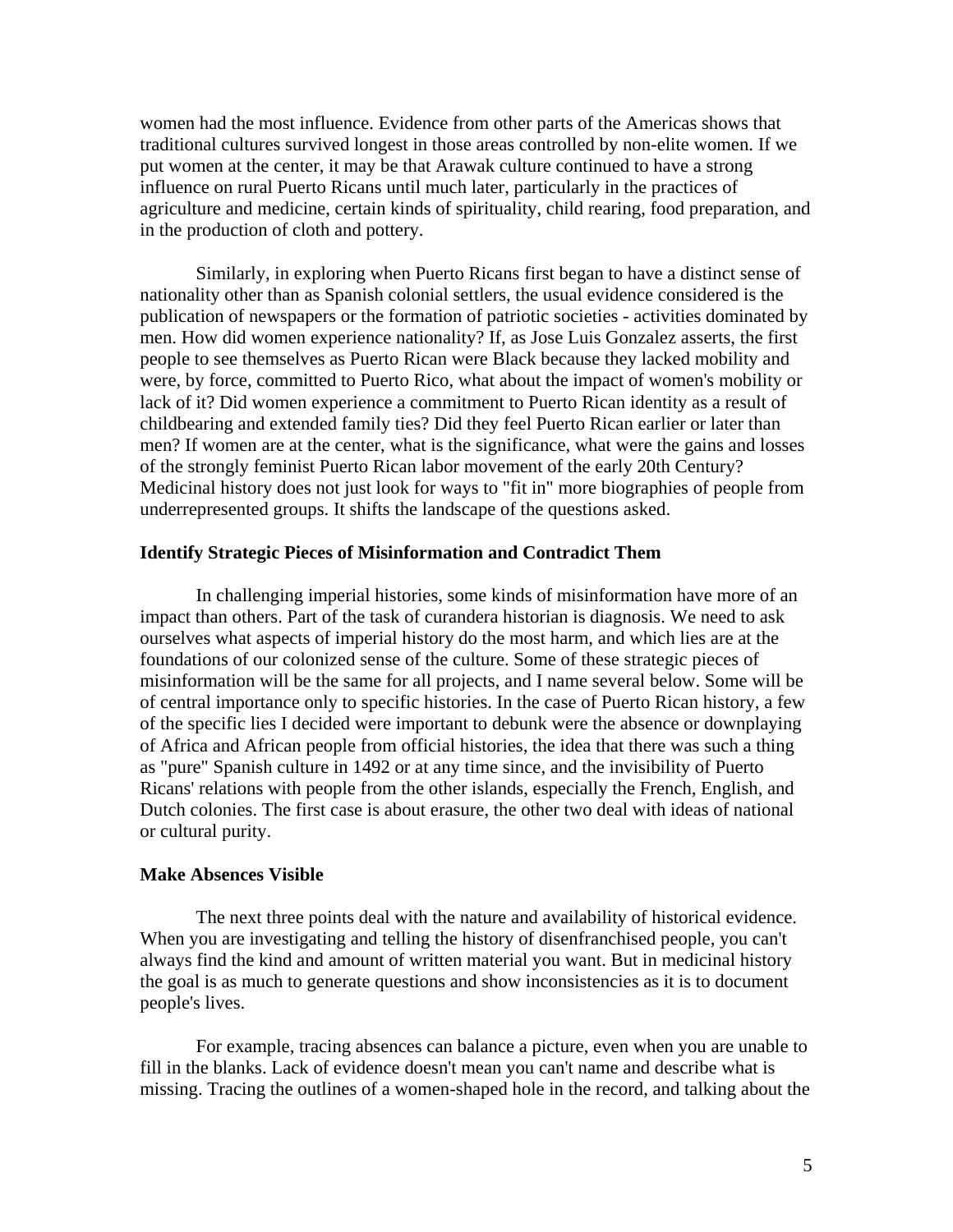existence of women about whom we know only general information, can be powerful way of correcting imperialist history. I wrote one piece about the indigenous women known to have been brought to Puerto Rico from other parts of Central, South, and North America who have little trace of their real names, and even less of what nations they came from:

"We are your Indian grandmothers from Eastern America, stolen from our homes and shipped to wherever they needed our work. From Tierra Firme to the islands. From one island to another. From this side to that, each colony raiding for it's own supply ... They have passenger lists with the names of those who came west over the ocean to take our lands, but our names are not recorded ... Some of us died so far from home we couldn't even imagine the way back: Cherokee in Italy, Tupi in Portugal, Inuit in Denmark. Many of us were fed into the insatiable gold mines of el imperio alongside the people of your island, and they called us simply indias. But we were as different from one another as Kongo from Wolof, Italian from Dane ... We are the ancestors of whom no record has been kept. We are trace elements in your bodies, minerals coloring your eyes, residue in your fingernails. You were not named for us. You don't know the places where our bones are, but we are in your bones. Because of us, you have relatives among the many tribes. You have cousins on the reservations ... "

It is also possible to use fictitious characters to highlight an absence, as Virginia Woolf does in "A Room of One's Own" when she speaks of Shakespeare's talented, fictitious sister, for whom no opportunities were open. I wrote a similar piece about the invented sister of a Spanish chronicler who visited Puerto Rico in the 18th Century to make visible the absence of women chroniclers during that period.

## **Asking Questions Can Be As Good As Answering Them**

Another way of dealing with lost history is to ask speculative questions. "What if' is a legitimate tool of investigation, and the question can be as valuable as answers. Proposing a radically different possible interpretation is a way of opening up how were think about events, even when there is no way to prove anything. It is useful to ask, "What would have to be different for us to understand this story in this other way?"

The chronicles of the Spanish conquest of Puerto Rico have relatively little to say about the *cacica* Guanina and her liaison with the Spaniard Cristobal Sotomayor. The popularized version I grew up on goes something like this: Innocent Indian Maiden sees the most handsome man she's ever laid eyes on, far surpassing anyone in her whole culture. She falls in love with him, even though he has enslaved her community, who are dying like flies. She becomes his lover, and when her people plot an uprising, she runs to warn him. He doesn't take her seriously, not because he's arrogant, but because he's brave, and promptly rides into an ambush and dies. Guanina is beside herself with grief. Her brother the chief finds her dead body lying across her slain lover, the two are buried side by side and the lilies of Spain entwine with the wildflowers of Puerto Rico upon their graves. On the face of it this is an extremely unlikely tale. Guanina was the niece of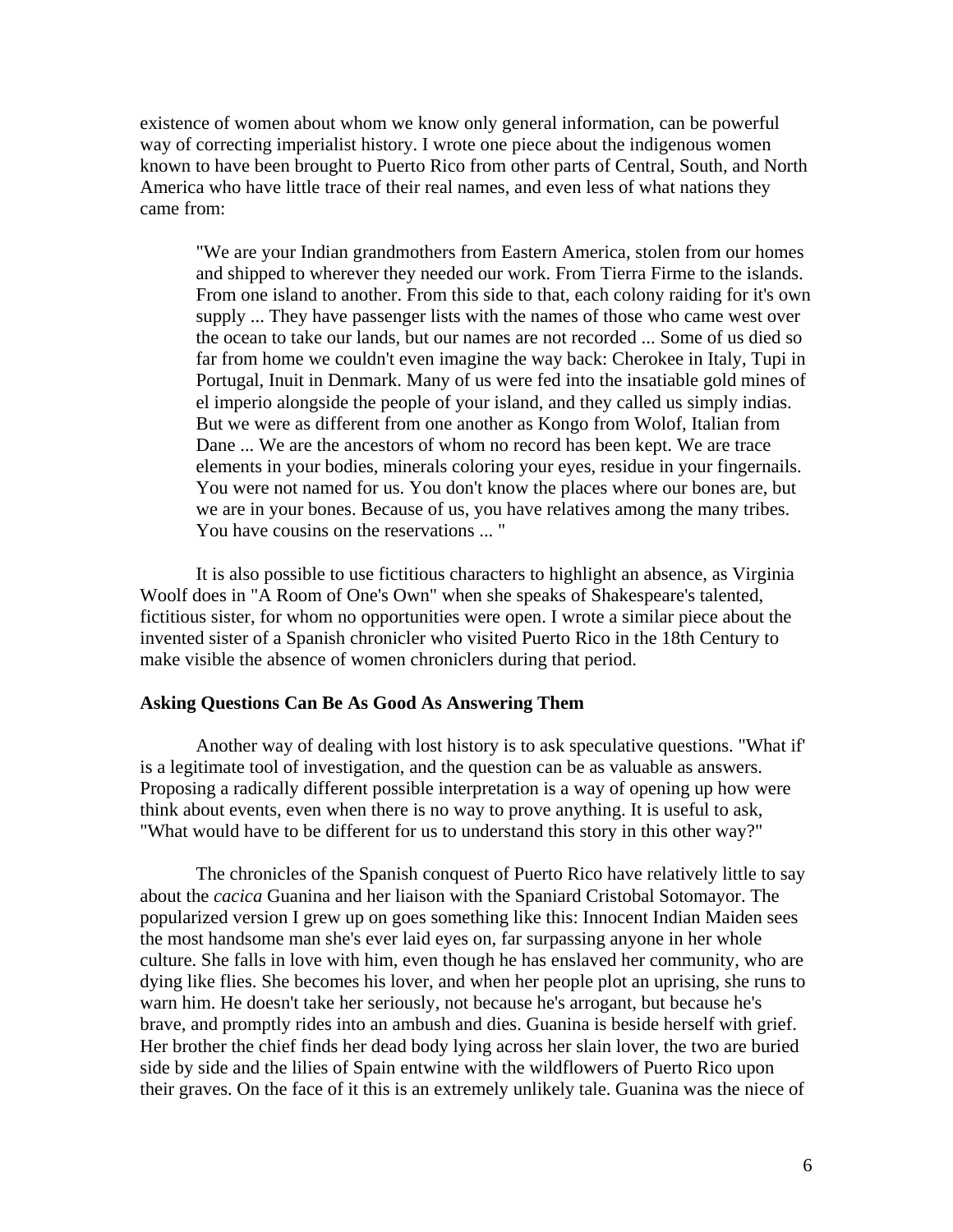the high cacique of Puerto Rico, in a matrilineal society in which sister's children inherited. At eighteen she would have been considered a full adult, and a woman of influence and prestige. Puerto Rico, called *Boriken* by the Arawaks, was not settled by European colonists until 1508. By the time Guanina and Sotomayor became lovers, the Arawaks of *Boriken* had had eighteen years of the news from Hispaniola and had a pretty good idea of what was likely to happen to them. According to Beth Brant, in an article on Pocahontas, indigenous women sometimes sought out liaisons with European men as a way of creating ties of kinship, in the hope that such a bond would help them fend off the worst of the consequences of invasion. If all we do is assume, for a moment, that Guanina was not naive but an intelligent woman used to seeing herself as important and conscious of what she was doing, the colonialist story becomes completely implausible. My reinterpretation of Guanina's story is based on that implausibility and simply proposes another possible set of motives and understandings that could explain the known facts of her life and death and leave us with a sense of her dignity and purpose. It is speculative, and without hard evidence, but it opens up important questions about how to understand the actions of intelligent people in intolerable conditions.

## **What Constitutes Evidence?**

Another issue to keep in mind is that biases are built into historical standards of evidence. Although there is an increasing acceptance of other forms of documentation, we still rely heavily on the written. This means that we accept an immense body of experience as unavailable for historical discussion. The fact that something was written down does not make it true, as any critical consumer of contemporary media knows. It simply means that someone with sufficient skill and authority to write things down recorded their version of events or transactions while someone else did not. Such records are evidence of some of what they did, some of what they wanted others to think they did, and some of what they thought about it. No more, no less. Of course, even documents as partial as these are a treasure trove, but when we rely on written records we need to continually ask ourselves what might be missing, what might have been recorded in order to manipulate events and in what manner, and in what ways we are allowing ourselves to assume objectivity is in any way connected with literacy. We need to remind ourselves that much of what we want to know wasn't written about and also think about ways to expand what we will consider as contributing to evidence. Is the oral tradition of a small town, handed down over fourteen generations, about the mass exodus of local men to the gold mines of Brazil really less reliable than what women tobacco workers charged with civil offenses deposed before a judge whose relatives owned tobacco fields? As historians of the under-represented we need to question the invalidation of non-literate mechanisms of memory.

### **Show Agency**

One of the great lies of imperial history is that only members of the elite act, and everyone else is acted upon. In our attempts to expose the cruelty of oppression, we sometimes portray oppressed communities as nothing more than victims, and are there fore unable to see the full range of responses that people always make to their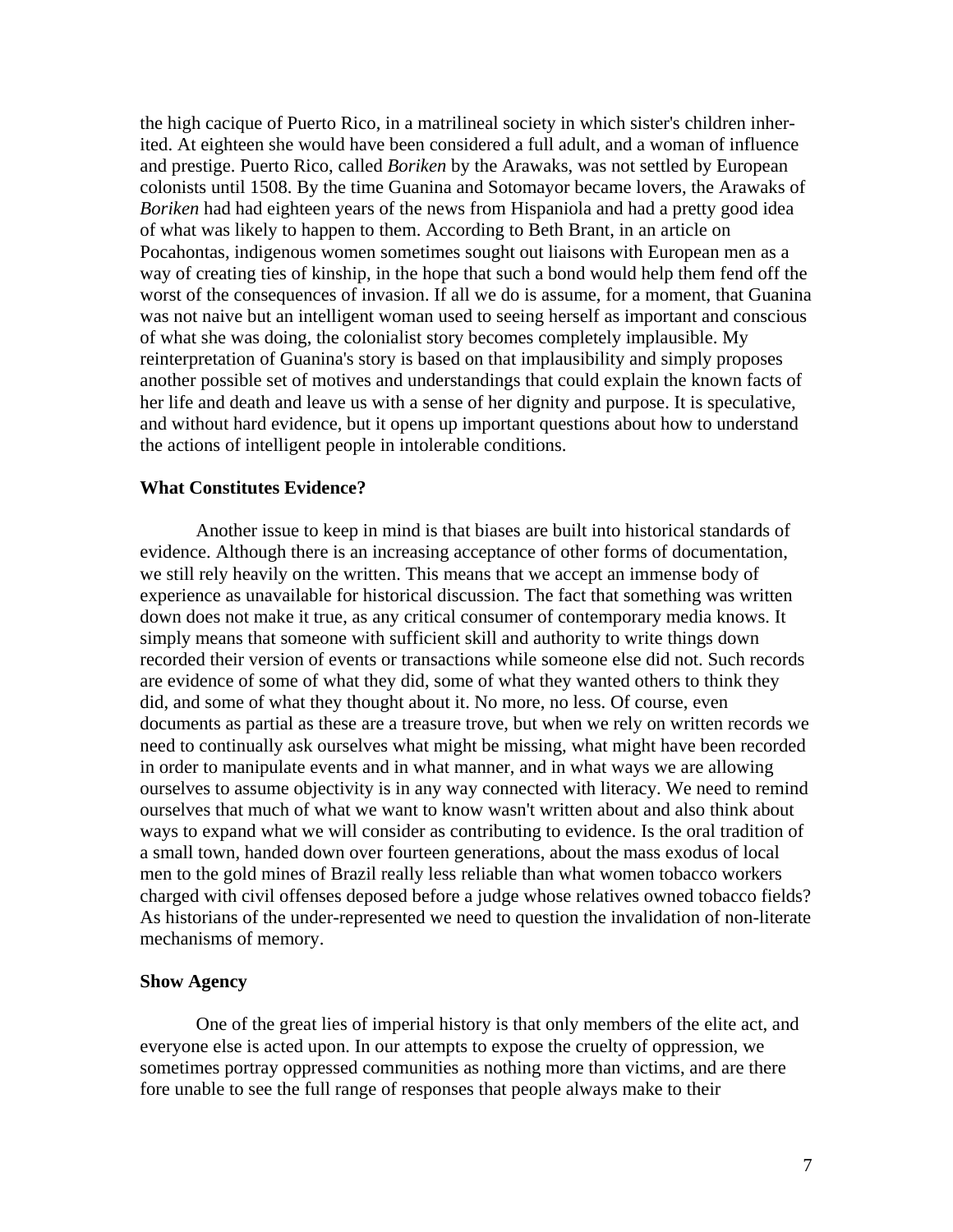circumstances. People who are being mistreated are always trying to figure out a strategy. Those strategies may be shortsighted, opportunistic, ineffective, or involve the betrayal of others, but they nevertheless less represent a form of resistance. Politically, its essential that we learn to develop strategies that hold out for real transformation whenever possible and take everyone's well-being into account. But in telling the history of our struggles with each other over time, it's important to recognize that resistance takes many forms. We need to dismantle the idea of passive victimization, which leaves us feeling ashamed and undeserving of freedom. Even under the most brutal conditions, people find ways to assert their humanity. Medicinal history must find ways to show the continual exercise of choice by people who appear powerless.

## **Show Complexity and Embrace Ambiguity and Contradiction**

In order to do this, we must also give up the idea that people are 100% heroic or villainous. In searching out a history of resistance, the temptation is to find heroic figures and either overlook their failings or feel betrayed when we find that they have some. Human beings are not all resistance, or collaboration and complicity. Popular imperial history tends to be ahistorical and simplistic, focused on exceptional personalities instead of complex social processes. If we ignore what is contradictory about our own impulses toward solidarity or betrayal in an attempt to simplify history into good and evil, we will sacrifice some of the most important lessons to be gained.

We need more than just the heroic stories of militant resistance. Stories of accommodation, collaboration, and outright defeat are just as important because they give us ways to understand our position as caused rather than just existing. If we want to give people a sense of agency, of having always been actors as well as acted upon, we must be willing to tell stories full of contradiction that show the real complexity and causes of their current conditions.

For example, Nzinga, born in 1585, was a queen among the Mbundu of what is now Angola. She was a fierce anti-colonial warrior, a militant fighter, a woman holding power in a male dominated society, and she laid the basis for successful Angolan resistance to Portuguese colonialism all the way into the 20th Century. She was also an elite woman living from the labor of others, who murdered her brother and his children, fought other African people on behalf of the Portuguese, and collaborated in the slave trade.

I tell her story in two different ways: once at the end of her life, celebrating her anti-colonial militancy and the power of her memory for Black women, and once from the point of view of the woman on whose back she literally sat as she negotiated with the Portuguese governor. It is in many ways more empowering when we tell the stories of our heroic figures as contradictory characters full of weakness and failures of insight. It enables us to see our own choices more clearly and to understand that imperfect people can have a powerful, liberating impact on the world.

## **Reveal Hidden Power Relationships**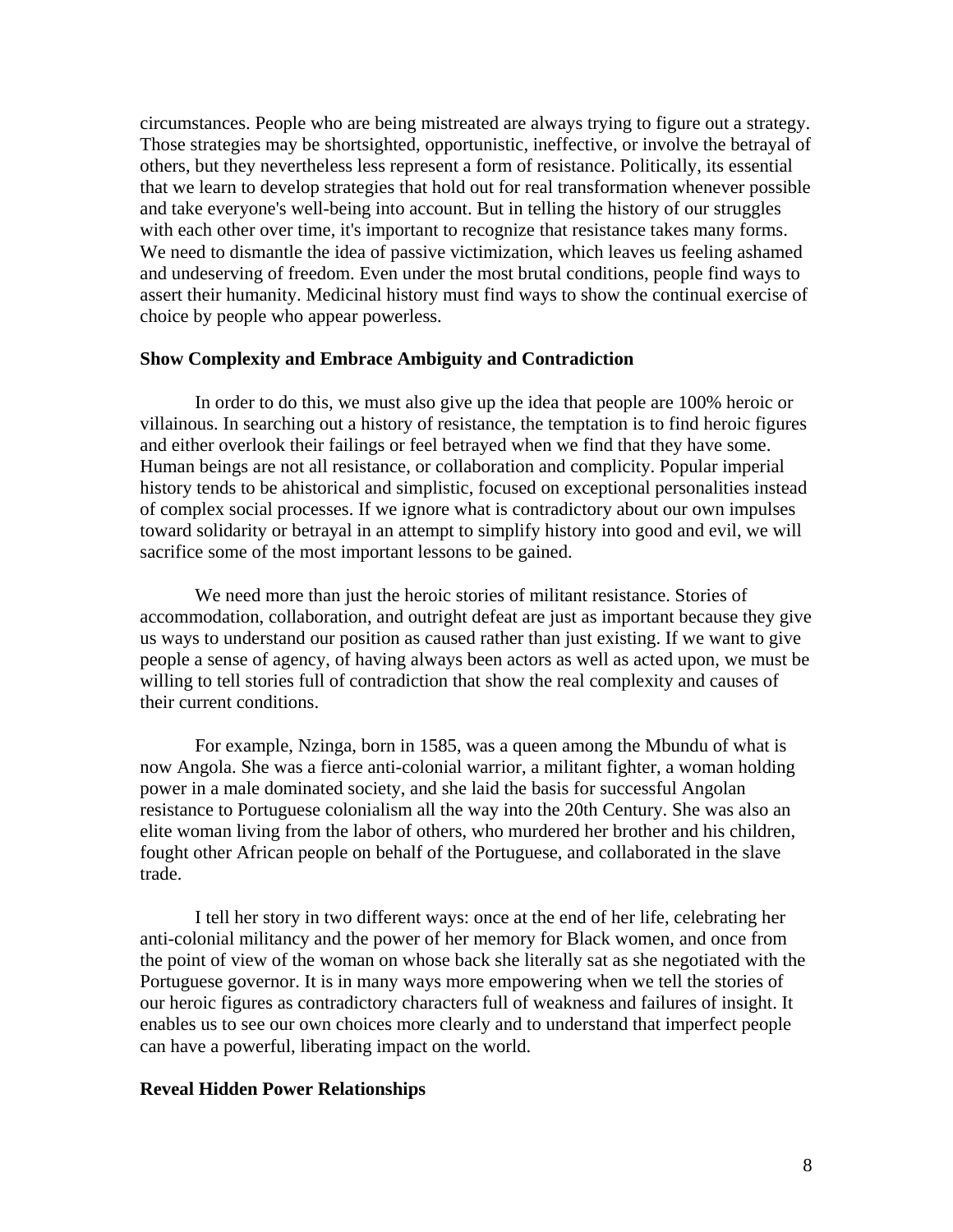Imperial history obscures the power relations that underlie our daily lives. This is one of the ways in which immense imbalances of power and resources are made to seem natural. In telling the history of an oppressed community, we need to expose those relationships of unequal power whether they come from outside our group or lie within it. Liberal Puerto Rican feminists of the late 19th Century who became "firsts" in the arts and education, came primarily from an hacendado and merchant class made affluent by slave produced profits of the sugar industry. Most of the leaders of the 1868 Lares uprising against Spain were coffee planters angered by their growing dependence on newly arrived merchants and the credit they offered.

Another way to expose unequal power is to reveal hidden economic relationships. I did this in part by following the products of Puerto Rican women's labor to their destinations, and tracing the objects of their daily use to their sources. This shows both the degree of control exerted on their lives by the profit seeking of the wealthy and uncovers relationships we have with working people in other parts of the world. In the 1600's ginger grown by Puerto Rican women and men was sold to English smugglers from Jamaica and ended up spicing the daily gingerbread of London's working poor. One of the main items imported in exchange was used clothing made in the mills of England and the Low Countries. This reveals a different relationship between Puerto Ricans and English people than the "great civilization vs. insignificant primitive colony" story told in the 1923 Encyclopedia Britannica we had in my home, which described Puerto Rico as a small island with no natural resources. Telling Puerto Rican community college students that the stage hands for Shakespeare's productions probably ate Puerto Rican food on their lunch breaks changes their relationship to that body of "high culture."

Similarly, Puerto Rican women and children picked and processed coffee that was considered the best in the world at the turn of the century. *Yauco* coffee was served in the wealthiest homes of New York, Paris and Vienna. Mrs. J.P. Morgan bought her personal supply from *Yauco,* and many of the philosophers, poets, and painters of the time drank it at their salons. Juxtaposing photographs of coffee workers who earned pennies for their labor with the silver coffeepots and reclining gentry who consumed the coffee restores Puerto Rican women's labor to its place in an international web of trade and profit.

I wrote one piece in which I described the lunch preparations of a rural Puerto Rican neighbor and showed how the food she set on the table was a map of the world, revealing to her connections to people in Malaysia, Ethiopia, Portugal, and many other places. I described the vegetables grown and canned in the Imperial and Salinas Valleys of California by Mexican and Filipina women which were promoted as the "modem" replacement for fresh produce to Puerto Rican housewives of the late 40's and 50's. I read this piece as part of a talk I gave at a small college in Michigan, including a section about *bacalao,* the dry salt cod that is a staple protein of Puerto Rican cuisine:

"The bacalao is the fin-tip of a vast movement in which the shadows of small fishing boats skim across the Grand Banks of Nova Scotia hauling cod from immense schools of feeding fish, salt it down in their holds and return with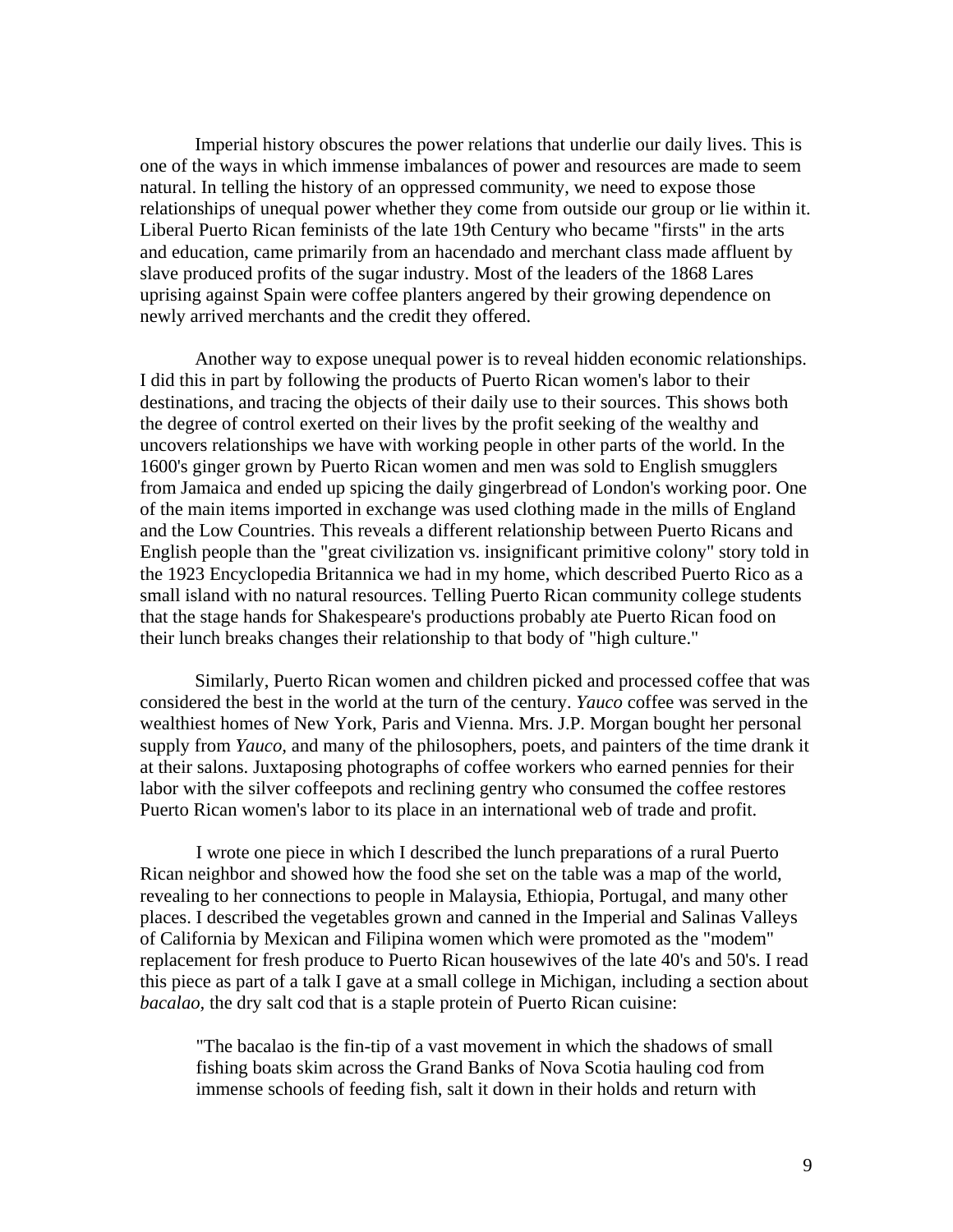rumors of great lands to fourteenth century Basque fishing villages and Portuguese port towns. Return to Iceland, to New Brunswick and Nova Scotia, to build up the great shipping fortunes of Massachusetts. The flaking yellow flesh makes her part of a wide Atlantic net of people who live from the cod: catch the cod, salt the cod, pack and ship the cod, sell the cod, import and export the cod, stretch a piece of it into food for a family for a week."

After the talk, a man came up to me, deeply moved, to tell me that he had grown up in a Nova Scotia fishing village and his family had packed cod. I thanked him and told him we had eaten it for breakfast. "So did we!" he exclaimed. "We ate it with green bananas" I told him. "We ate it with potatoes" he replied, and we embraced. The last place he had expected to hear about his own life was in a talk on Puerto Rican women's history. Revealing this kind of connection increases a sense of our common interests and uncovers the importance of our labor in the international scheme of things.

# **Personalize**

The majority of historical figures who are known by name are members of elite groups, while everyone else tends to be known en-masse. However, there are quite a few places where the names of individual people who are poor, female, dark, etc., can be found in written records. Using the names of individual real people and any details of their lives we have, to dramatize and personalize the social condition of group makes those conditions far more real. When the disenfranchised appear only in crowd scenes, it reinforces a sense of relative unimportance.

In writing about the lives of recently freed slave women in Puerto Rico, I used footnoted names of real women and details of their work contracts found in a in a book on slavery in San Juan. This has an entirely different impact than writing, "many freed women sought out their relatives and contracted to work for them."

The best documented Arawak women are cacicas, members of the indigenous ruling class known as nitainos. Most of the stories about Arawak women focus on *cacicas* like Guanina, Loiza, or Anacaona. But we know that the majority of Arawak women belonged to the naboria laborer class. I found a list of indigenous women both from Boriken and from the smaller islands of the Eastern Caribbean who were being branded as slaves on one particular day in 1515. Many were given two names in the record, on Spanish and one Arawak or Carib and many others simply renamed Maria or Catalina. By using names that were at least imposed on real women, and the few facts recorded about them, their anonymity in the imperial records is at least made visible and the realities of their lives during the conquest become more tangible:

#### From **1515: Naborias**

They were not cacicas. They were not heirs to yuca fields.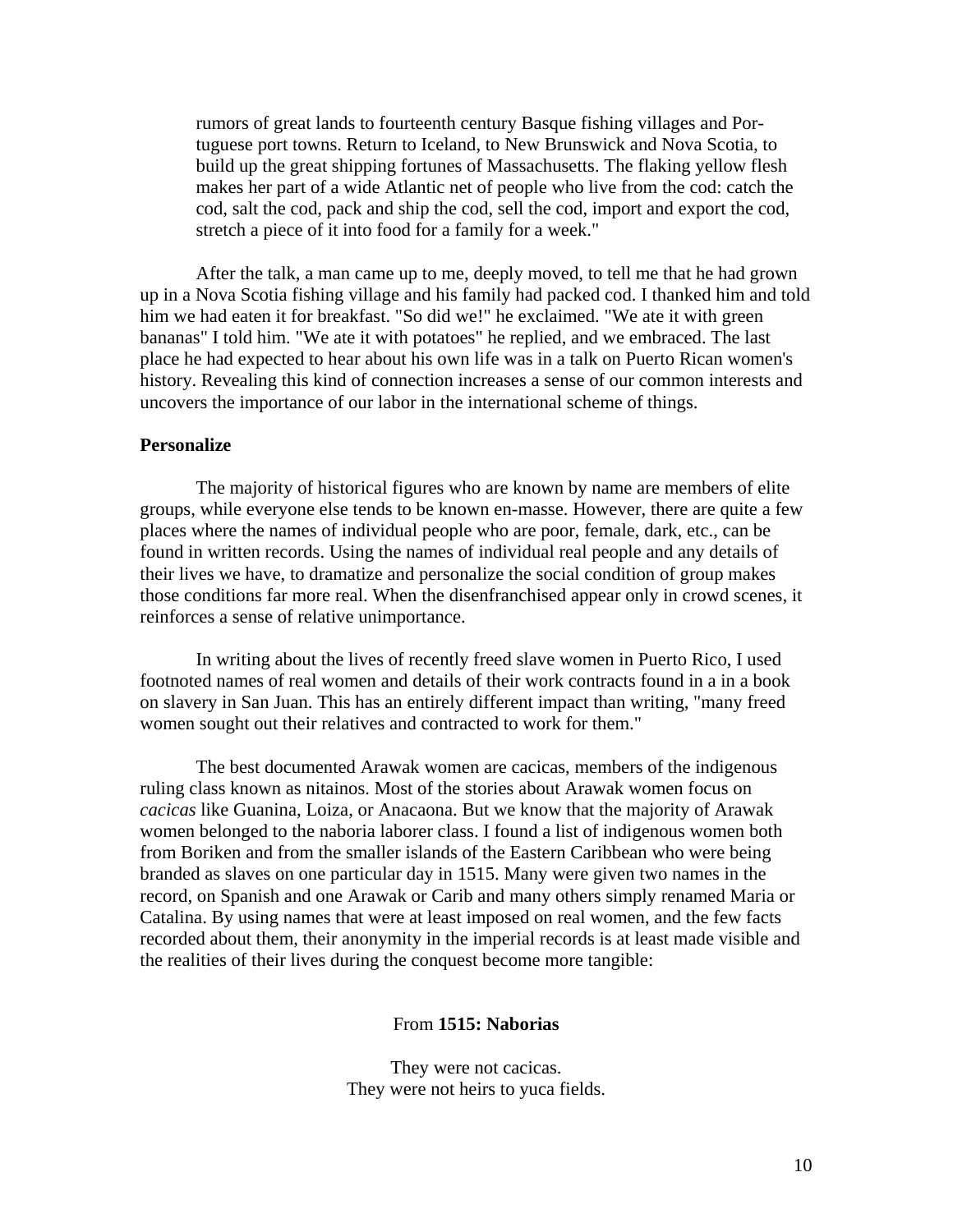They were no concessions made to their status. They were not "queens."

Their names are recorded in the lists of work gangs sent to the mines, the conucos, the kitchens, the laundries of the Spanish invaders. Mancaney, field hand. Francisquilla, cook. Ana, baker. Catalina, pig woman.

They were the working women of Boriken. They were called out of their names. Casually recorded under the names of Catholic saints, or the queens of the myriad kingdoms of Spain, renamed after little sisters or mothers left behind in Estremadura, Navarra, Castilla, Sevilla, Le6n or a favorite prostitute from a port town, or a beauty out of some ballad of the old land. They were not born Catalina, Ana, Francisquilla ...

The account books of the governor say herrosebranded on this day - was Elvira Arumaita from the island of Guadalupe with a son they called Juanico. herrose, a Carib called Beatriz, and her son, Juanico. herrose, a Carib, Juana Cabarotaxa, from the island of Santa Cruz, and herrose, a little girl called Anita, Carib, from the aforementioned island which we now call Guadalupe, and herrose, also from Guadalupe, Magdalena Guavrama Carib, and her child. They were already here, enslaved, escaped, and to their great misfortune, recaptured and branded this day by Captain Juan Ponce de Le6n, Ana Taguas, Violante Ateyba Leonor Yayguana written down as belonging to the rebel cacique Abey, and Isabel Guayuca with her son, once again Juanico, once owing loyalty to the collaborator Cayey. They were women under two masters, the crumbling authority of the caciques and the new and violent usage of the senores ...

In cases where we really don't have names, documented elements in the lives of a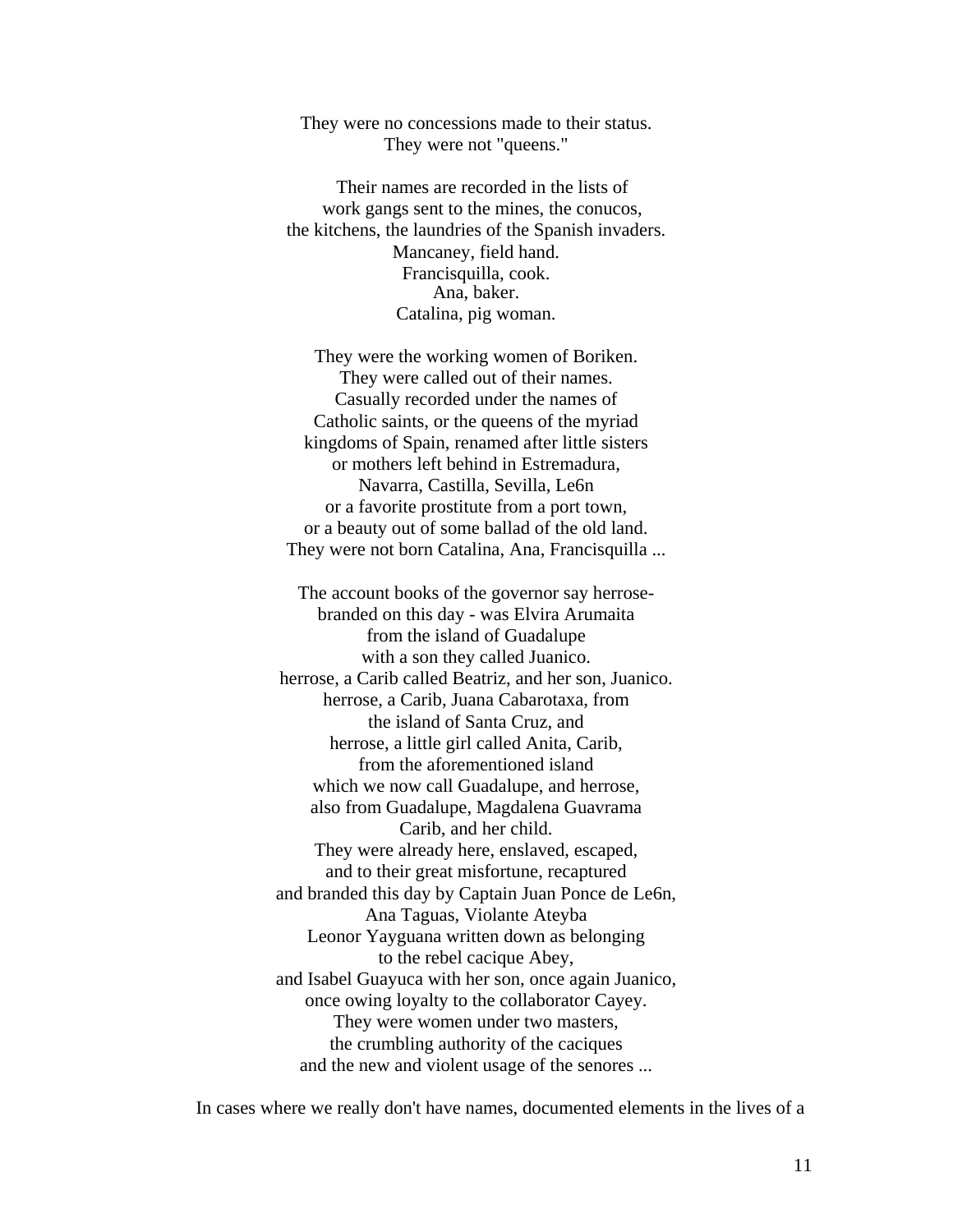social group can still be personalized by writing a personal narrative that conveys the reality of such a life. Using figures on average wages of women working and process of shelter and essential foods, I wrote an internal monologue about the kinds of choices a single mother of several children has to make during the dead season of the sugar cane industry when there is little work and a lot of illness. Details like the difference between feeding your children unbroken rice, broken rice or cornmeal make the actual struggles of such women visible and felt in a way that lists of numbers alone cannot.

## **Show Connection and Context**

 One element of imperial history is that events tend to be seen as caused by extraordinary personalities acting on one another without showing us the social context. For example, many of the great discoveries and inventions we are taught about in elementary and high school were being pursued by many people at once, but the individual who received the patent is described as a "lone explorer" rather than part of a group effort. Rosa Parks didn't "get tired" one day and start the Montgomery bus boycott. She was a trained organizer, and her role - as well as the time and place of the boycott was the result of careful planning by a group of civil rights activists. Just as medicinal history must restore individuality to anonymous masses of people, it must also restore social context to individuals singled out as the actors of history.

# **Restore Global Context**

 One element of imperial history that is particularly strong in the United States is a sense that the rest of the world is irrelevant. Few U.S.er's are knowledgeable about the geography, politics, culture, and history of other countries. In 1968, when I was fourteen, I spent a summer in Cuba. One of the most striking things for me was opening the paper each day to find regular ongoing coverage of dozens of countries I had only heard of before as occasional "hot spots" or tourist destinations. Imperial history tends to talk about the world outside of imperial headquarters episodically, as if it existed only when the attention of the empire was upon it.

 The way I was taught ancient history left me with an impression of a darkened world in which nothing happened until the lights of civilization were turned on, first in Mesopotamia, then in Ancient Greece, then Rome, then spreading north-westward into Europe. Only then, as European expansion took off, did the Americas, Asia, and Africa appear. It was at home, from my father, that I learned of Chinese merchants trading with East Africa in the 12th Century, and the vast expanse and intellectual achievements of the Islamic empire.

Therefore, one of the tasks of medicinal history is to show that all parts ofthe world co-exist and always have. (Contrary to popular expression like "Stone Age people" or ''just entering the 20th Century," all people now alive are living at the same time, whatever our technologies or forms of social organization). We also need to show that complexity and change exist and always have existed in all parts of the world.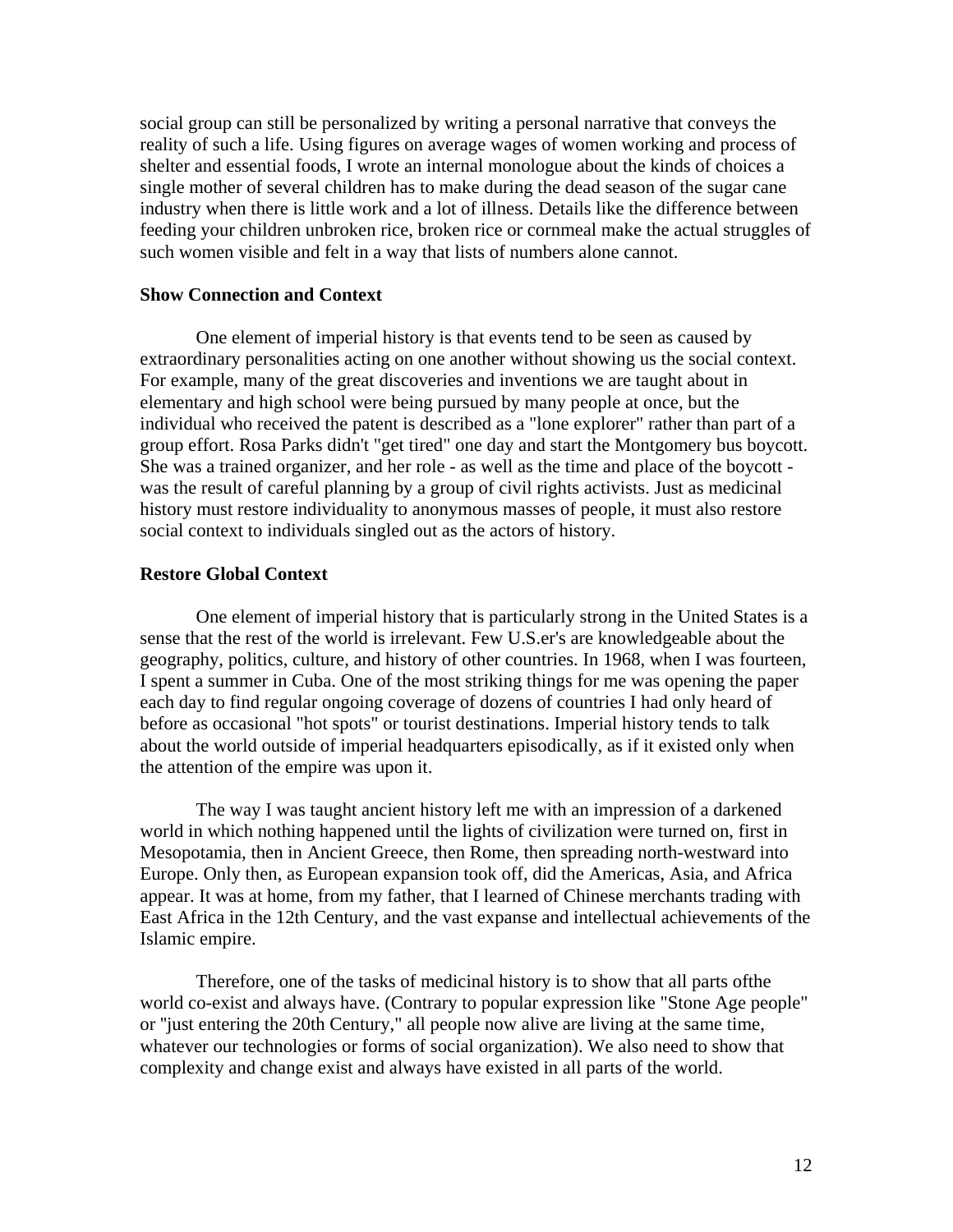One of my current projects is a curriculum which starts form Shakespeare's England and connects his life and writings to events and people in the rest of the world. How many of us are ever asked to think about what was happening in China, Peru, and Mali while Hamlet was being written? In my Puerto Rican history project, I included an ancient and a medieval section in which I showed the diversity and vitality of people's lives in the three regions from which Puerto Ricans originate: West Africa, the Mediterranean, and the Caribbean. I wanted to create a sense of balance between the regions long before 1492.

As a discipline, history is taught by regions and time periods in ways that often make it difficult to focus on linkages. Medicinal history can restore a sense of the global to fragmented colonial histories. The arrival of the Spanish in the Caribbean is closely connected with the expulsions of Jews and Moslems from Spain, linking the history of San Juan with that of Constantinople and Marrakech. The upheavals that the slave trade brought to West Africa, and the conflicts between and within African nations have a direct bearing on who showed up in the slave markets of the island. The fact that General Nelson Miles, who led the U.S. invasion of Puerto Rico in 1898, was also the most prominent military commander of the wars against the Plains Indians is not just biographical information about Miles' career. It connects the stories of peoples affected by U.S. expansion from Puerto Rico to the Dakotas, from Idaho and Arizona to Hawaii and the Philippines. Reestablishing a sense of the connectedness of world events to one another is a critical piece of the work or the activist historian.

### **Access and Digestibility**

If the purpose of medicinal history is to transform the way we see ourselves historically, to change our sense of what is possible, then making history available to those who need it most is not a separate process from the researching and interpreting. The task of the curandera historian includes delivery.

To do exciting, empowering research and leave it in academic journals and university libraries is like manufacturing unaffordable medicines for deadly diseases. We need to take responsibility for sharing our work in ways that people can assimilate, not in the private languages and forms of scholars. This is the difference between curanderas and pharmaceutical companies. Pharmaceuticals are going into indigenous and other people of color communities worldwide, and stealing and patenting traditional science, technology and even the plants themselves and producing medicines that are completely out of reach of the people who invented them. We need to be careful, in . doing historical research about oppressed communities, to see that the active ingredients get back to the people whose ancestors generated our work.

A good medicine also includes a delivery system, something that transports it to the parts of your body that need it. Those who are hungriest for what we dig up don't read scholarly journals and shouldn't have to. As historians we need to either be artists and community educators, or we need to find people who are and figure out how to collaborate with them. We can work with community groups to create original public